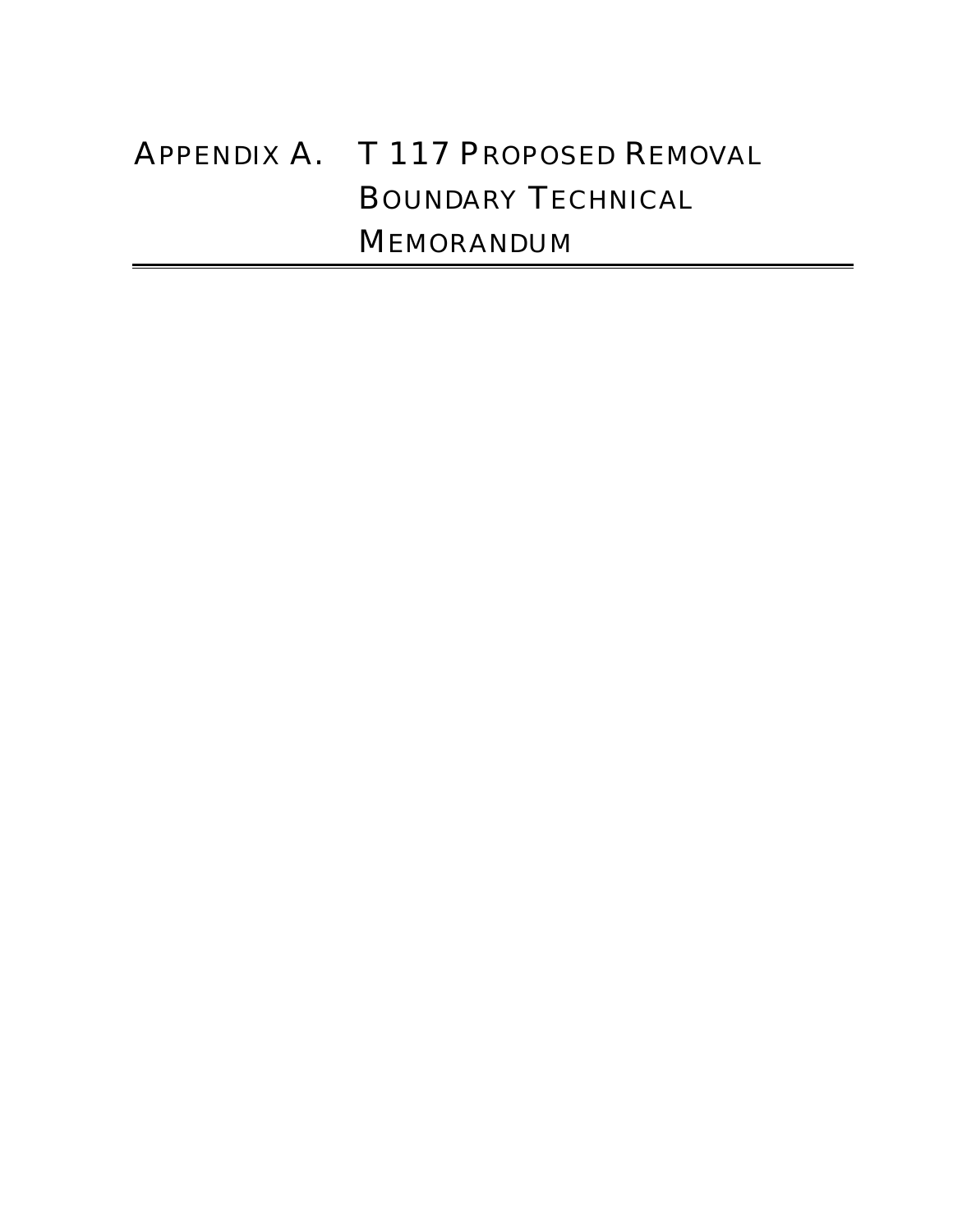## **Lower Duwamish Waterway Superfund Site**

## *Terminal 117 Early Action Area*

## **EE/CA APPENDIX A: T-117 PROPOSED REMOVAL BOUNDARY TECHNICAL MEMORANDUM**

**For submittal to: US Environmental Protection Agency, Region 10**  1200 Sixth Avenue Seattle, WA 98101

**July 13, 2005** 

**Prepared by:** 

200 West Mercer Street, Suite 401 Seattle, Washington • 98119

**Dalton, Olmsted & Fuglevand, Inc.** 

*Environmental Consultants*

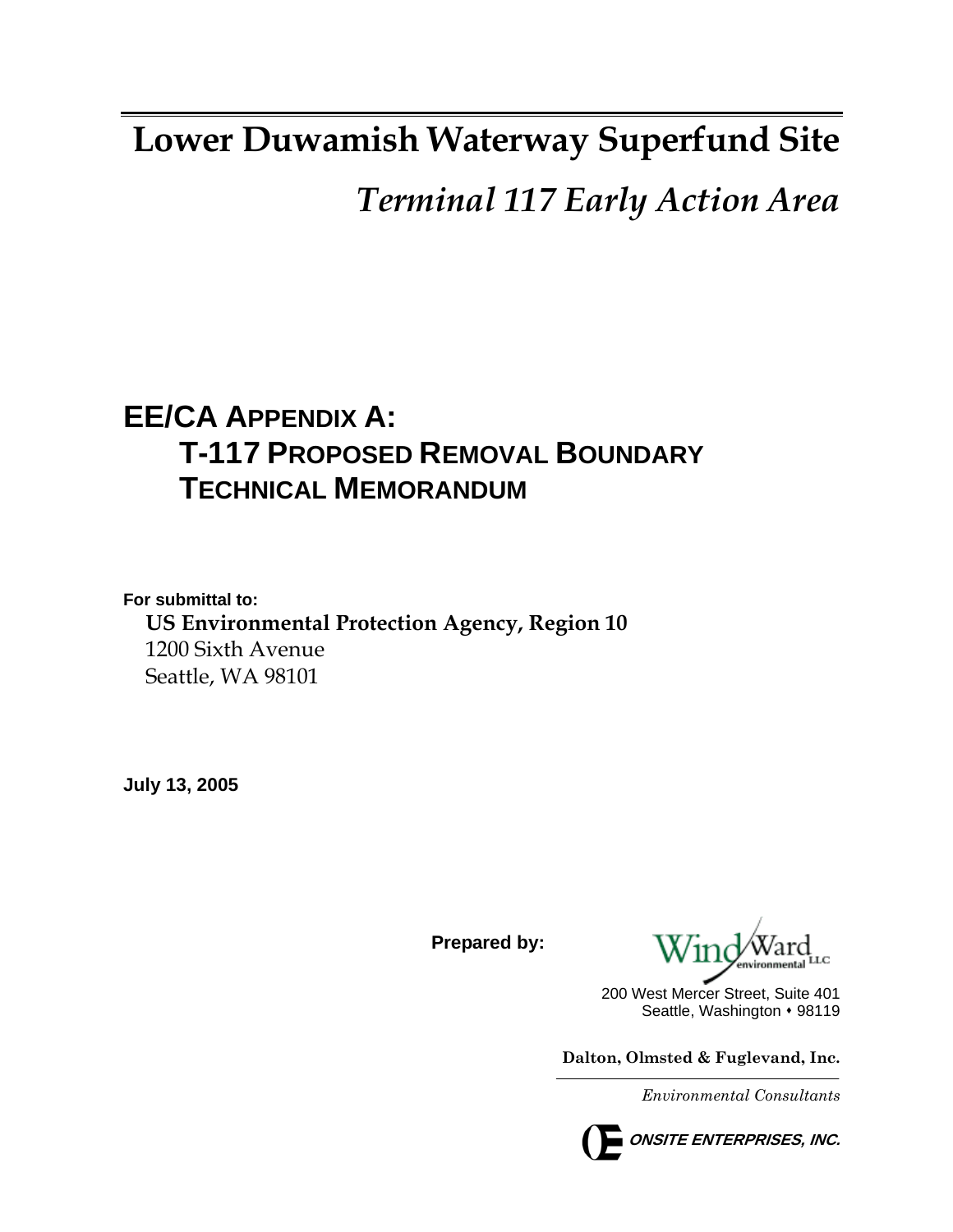### **Table of Contents**

| <b>Acronyms</b>                                       |              |
|-------------------------------------------------------|--------------|
| <b>Introduction</b><br>1.0                            | 1            |
| <b>Process for Boundary Delineation</b><br>2.0        | $\mathbf{2}$ |
| <b>Justification of Boundary Determination</b><br>3.0 | $\mathbf{2}$ |
| <b>Boundary Definition</b><br>3.1                     | 3            |
| Preliminary Analysis of Recontamination<br>3.2        | 5            |
| 4.0<br><b>References</b>                              | 6            |

## <span id="page-2-0"></span>**Acronyms**

| <b>Acronym</b> | definition                                                                           |
|----------------|--------------------------------------------------------------------------------------|
| <b>CERCLA</b>  | Comprehensive Environmental Response, Compensation, and Liability Act<br>(Superfund) |
| City           | City of Seattle                                                                      |
| <b>CSL</b>     | cleanup screening level                                                              |
| <b>EAA</b>     | early action area                                                                    |
| <b>Ecology</b> | Washington State Department of Ecology                                               |
| EE/CA          | engineering evaluation/cost analysis                                                 |
| <b>EPA</b>     | <b>US Environmental Protection Agency</b>                                            |
| <b>LDW</b>     | Lower Duwamish Waterway                                                              |
| <b>LDWG</b>    | Lower Duwamish Waterway Group                                                        |
| <b>MLLW</b>    | mean lower low water                                                                 |
| <b>OC</b>      | organic carbon normalized                                                            |
| <b>PCB</b>     | polychlorinated biphenyl                                                             |
| Port           | Port of Seattle                                                                      |
| <b>RI/FS</b>   | remedial investigation/feasibility study                                             |
| <b>SMS</b>     | Washington State Sediment Management Standards                                       |
| <b>SQS</b>     | Sediment Quality Standard                                                            |
| T-117          | Terminal 117                                                                         |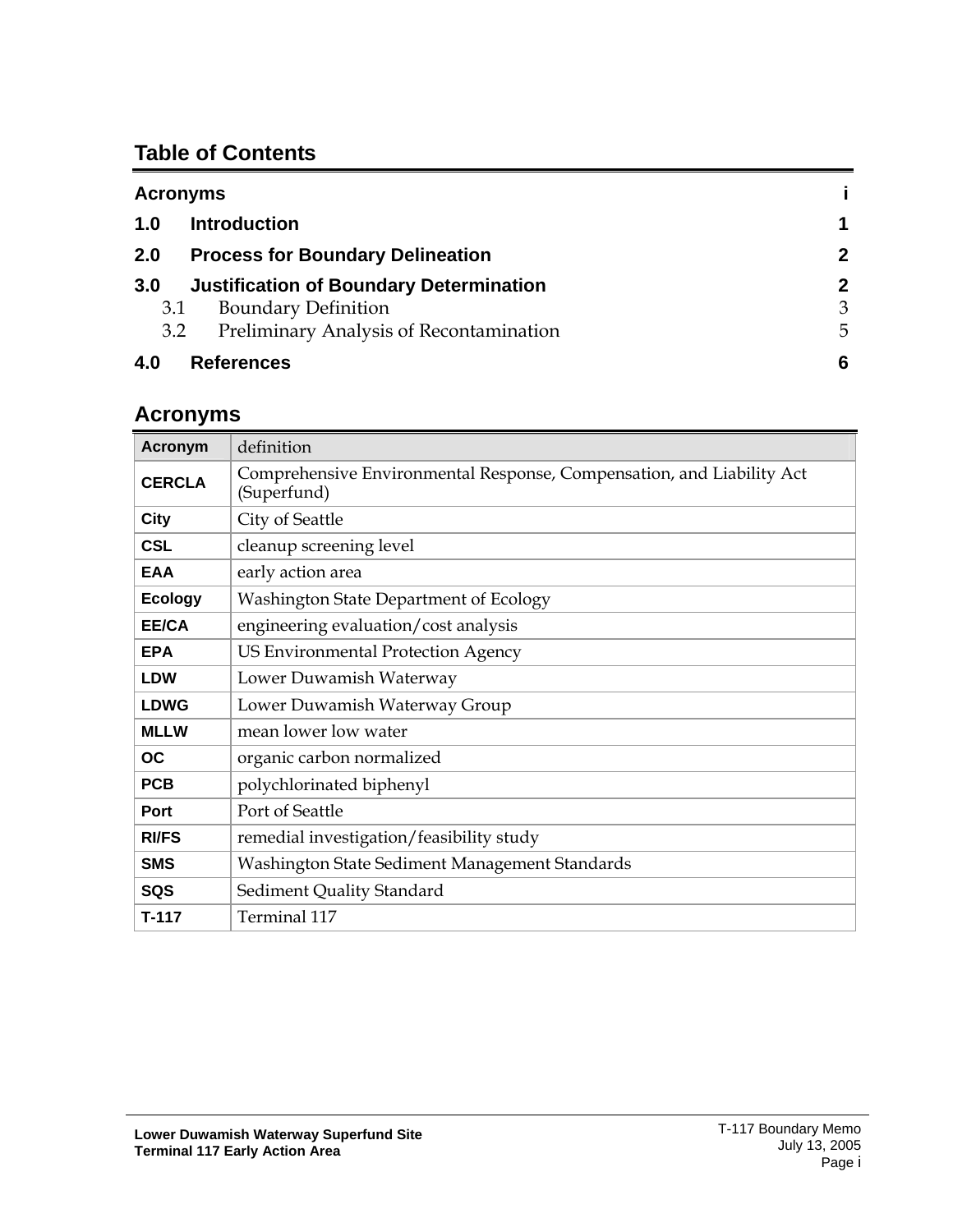### <span id="page-3-0"></span>**1.0 Introduction**

The Terminal 117 (T-117) site has been identified as an early action area (EAA) of the Lower Duwamish Waterway (LDW) Superfund site. The LDW site was added to the US Environmental Protection Agency's (EPA's) National Priorities List (the national list of sites for the Comprehensive Environmental Response, Compensation, and Liability Act, or CERCLA, also known as Superfund) on September 13, 2001. The Phase 1 remedial investigation (RI) for the LDW (Windward 2003a) was a summary of current LDW conditions based on previous studies. One of the primary objectives of the Phase 1 RI was to identify areas within the LDW site that might be candidates for early cleanup action because of their potential for higher levels of risks. Windward (2003b) prepared a technical memorandum that recommended seven areas to EPA and the Washington State Department of Ecology (Ecology) for early remediation action. The T-117 EAA, located at approximately river mile 3.6 on the west side of the waterway, was one of the seven recommended areas. EPA determined that two of these areas (Slip 4 and T-117) would be investigated and cleaned up as Superfund non-time-critical removals.

Investigation of the T-117 EAA is being conducted under the existing Administrative Order on Consent (Cohen 2003) agreed to by the key parties involved in the RI and feasibility study (FS). The key parties include the City of Seattle (City), King County, the Port of Seattle (Port), and The Boeing Company—working together in the LDW as the Lower Duwamish Waterway Group (LDWG)—plus EPA and Ecology. Although all four members of LDWG are responsible for the LDW Superfund Site RI/FS documents, work at the T-117 EAA is being performed by the Port and the City.

A work plan (Windward et al. 2003b)was written to describe the technical approach for the following four tasks at T-117:

- Summary of existing information and data gaps analysis report and quality assurance project plan (Task 1)
- Cruise and data report (Task 2)
- ◆ Technical memorandum on boundaries of the removal action (Task 3)
- Community involvement (Task 10)

This technical memorandum on the proposed boundaries of the removal action fulfills Task 3 of the work plan. This document provides rationale for the proposed removal action boundary in Section 3.0. The final cleanup boundary will be decided upon when the Office of Environmental Cleanup Director signs the Action Memorandum following EPA approval of the engineering evaluation/cost analysis (EE/CA).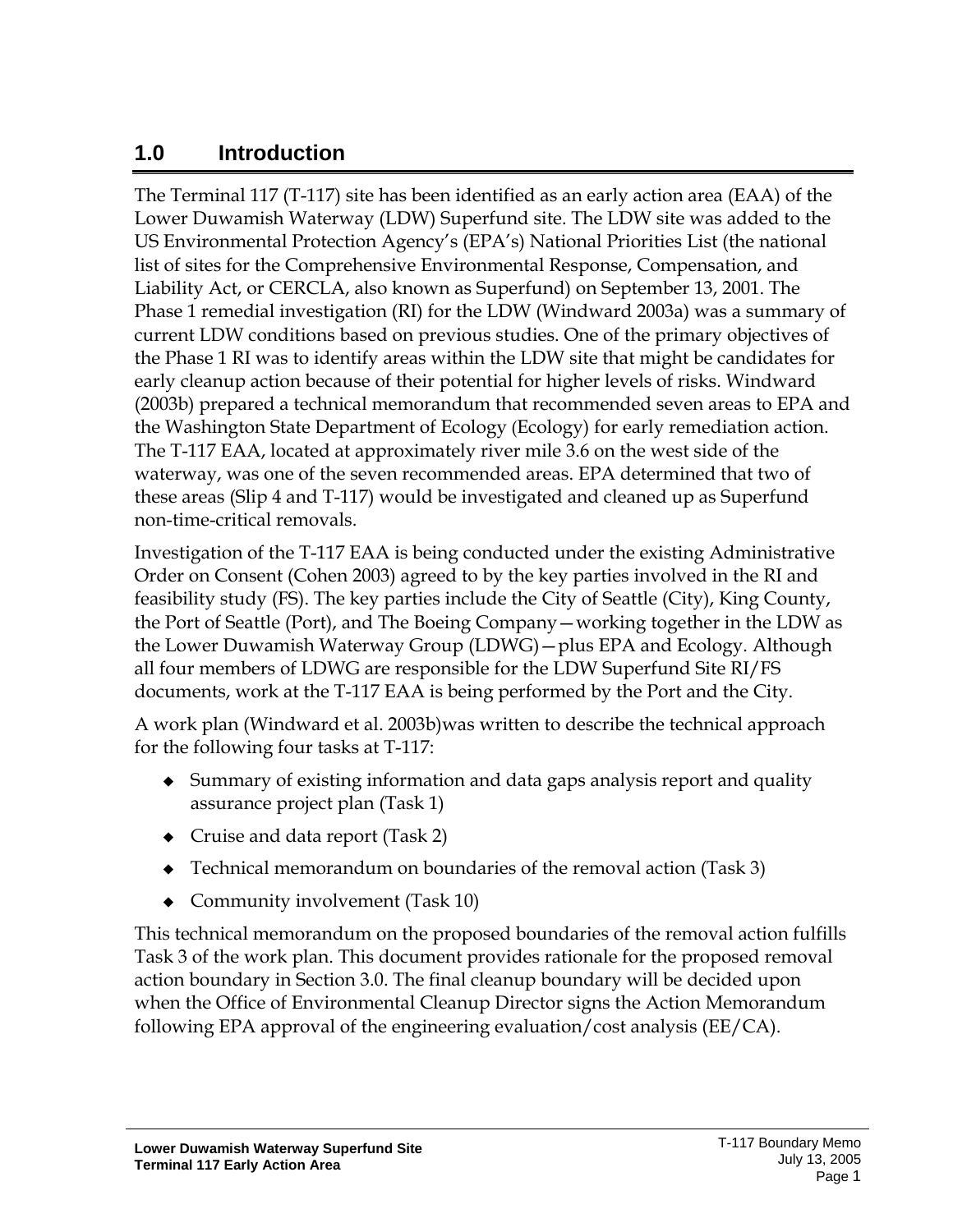## <span id="page-4-0"></span>**2.0 Process for Boundary Delineation**

PCBs were identified as the primary risk driver for the cleanup action at the T-117 shoreline (Windward 2003b; Windward et al. 2003a). Field sampling investigations were conducted to fill identified data gaps (Windward et al. 2003a). Data were collected to characterize the nature and extent of PCBs in the T-117 EAA, determine the removal action boundary needed to reduce the risks associated with PCBs in LDW sediment, and establish the general engineering characteristics of the shoreline sediment for constructability of potential removal actions. Full-suite Washington State Sediment Management Standards (SMS) source evaluation sampling was also conducted to determine the potential for sediment recontamination. The following types of samples were collected:

- Core and surface grab samples in the adjacent shoreline sediment
- Soil grab samples from catch basins on T-117 upland property
- Soil grab samples from the roadway near most upgradient catch basins
- $\triangle$  Seep samples from the bank of the T-117 shoreline
- Soil borings along the top of the bank
- $\bullet$  Soil from the southern drainage ditch
- Groundwater samples from monitoring wells located on the top of the bank and tidal monitoring

Section 2.4 of the EE/CA contains a summary of all data that have been collected (i.e., historical data and data collected as part of this investigation) and that are relevant for developing an appropriate boundary for the removal action. All physical and analytical data collected to date during this investigation can be found in the final data report (Windward et al. 2005). The final data report includes all the contents of the three draft data reports submitted earlier this year, the results of the roadway soil samples, and additional supplemental sediment samples. Additional samples for chemical analysis may be collected later, if necessary for the design of the removal action. Results from such additional analyses will be reported in a separate data report.

## <span id="page-4-1"></span>**3.0 Justification of Boundary Determination**

The removal action boundary shown in Figure 2-15 (see map folio) was drawn to delineate the area for removal of PCBs in sediment and bank soils so that risks in the LDW due to PCBs associated with T117 EAA are substantially reduced. Accordingly, the boundary of the removal area was determined by evaluating the distribution of PCBs in the T-117 shoreline bank and offshore sediments.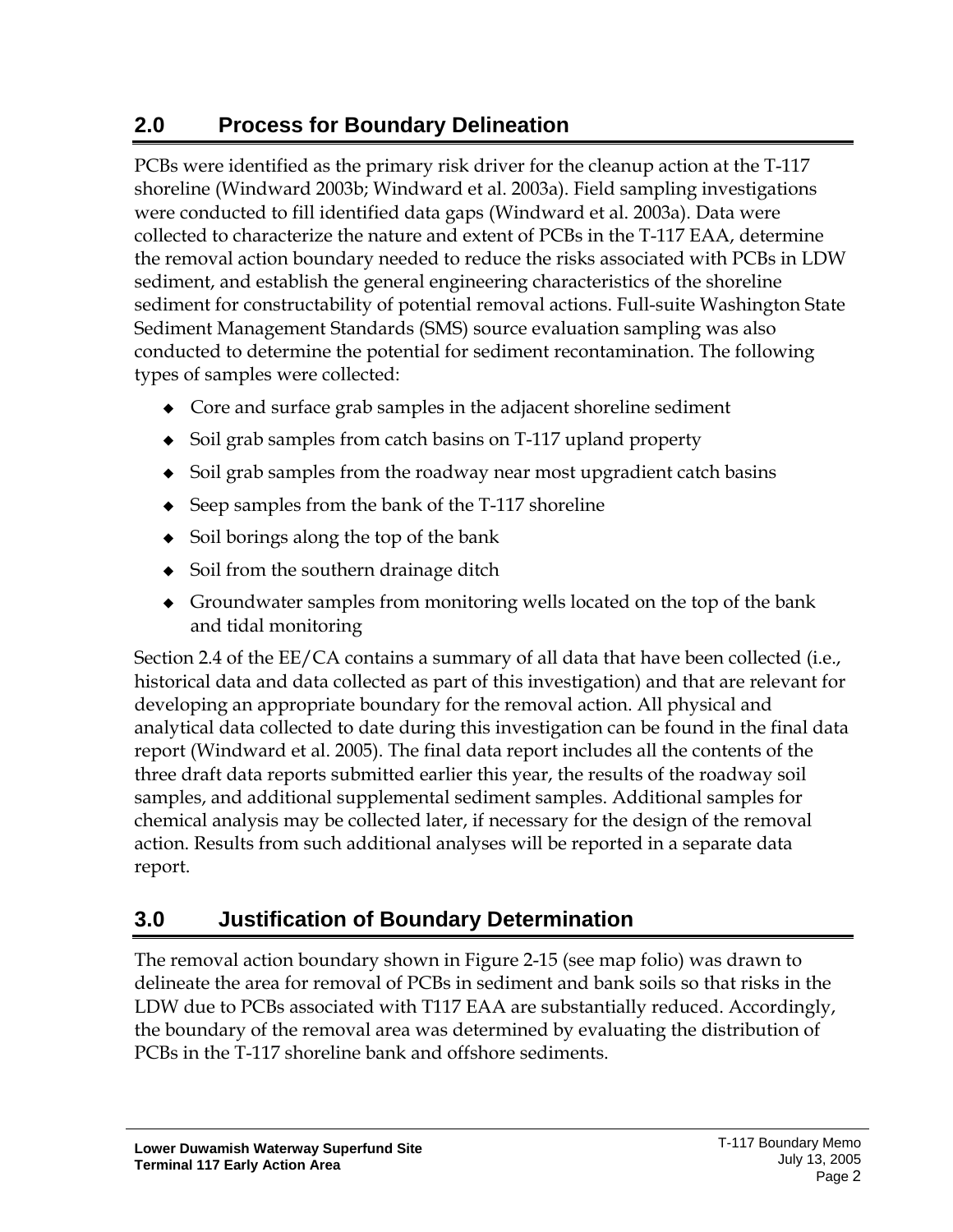The proposed boundary defining the T-117 removal area was developed using a weight-of-evidence approach, including comparison of chemical concentrations to Washington State Sediment Management Standards (SMS) numerical criteria for sediment quality standards (SQS)and cleanup screening levels (CSL) (WAC 173-204). These values provide a foundation for identifying the aerial extent of sediments that may pose a risk to some ecological receptors, and are thus useful for identifying sediments that pose unacceptable risks. Sediments that are not identified as requiring removal using these values will continue to be evaluated for risks to both human health and other ecological receptors by the LDW RI/FS human health and ecological baseline risk assessment processes.

 The T-117 data evaluation is based on 167 PCB concentrations measured in samples collected during EAA activities, plus historical data. The boundary is configured such that the area outside of the removal area to the navigation channel line and up to 300 feet north and south of the boundary has an average PCB concentration (8.4 mg/kg-OC) below the SMS PCB criteria (SQS for PCBs is 12 mg/kg-OC). Following the removal action, the average PCB surface sediment concentration within the removal area will also be below the PCB SQS, because most of the new surface will consist of new material. All sediments located outside of the removal area boundary will be included in the Phase 2 LDW risk assessment.

The proposed removal boundary is two-dimensional. The vertical extent of the proposed removal boundary will be determined later using the subsurface sediment data collected during this EAA investigation and any additional characterization data that may be collected during remedial design.

### <span id="page-5-0"></span>**3.1 BOUNDARY DEFINITION**

This section presents the specific rationale used in determining the location of the proposed removal action boundary. The boundary is shown on Figure 2-15 (see map folio).

### **General Approach**

- ◆ Boundary is defined using PCBs results in a weight-of-evidence approach because the aerial distribution of elevated PCBs concentrations is greater than the distribution of other chemicals with elevated concentrations.
- All surface sediment samples and upland soil samples from exposed (unpaved) soil areas adjacent to the river with concentrations above the PCB CSL are included in the removal action area.
- All sediments located outside of the removal area boundary will be included in the LDW baseline ecological and human health risk assessments.
- **Uplands** 
	- The general upland limit of the removal area boundary is shown in Figure 2- 15 (see map folio) and will be adjusted inland as necessary based on the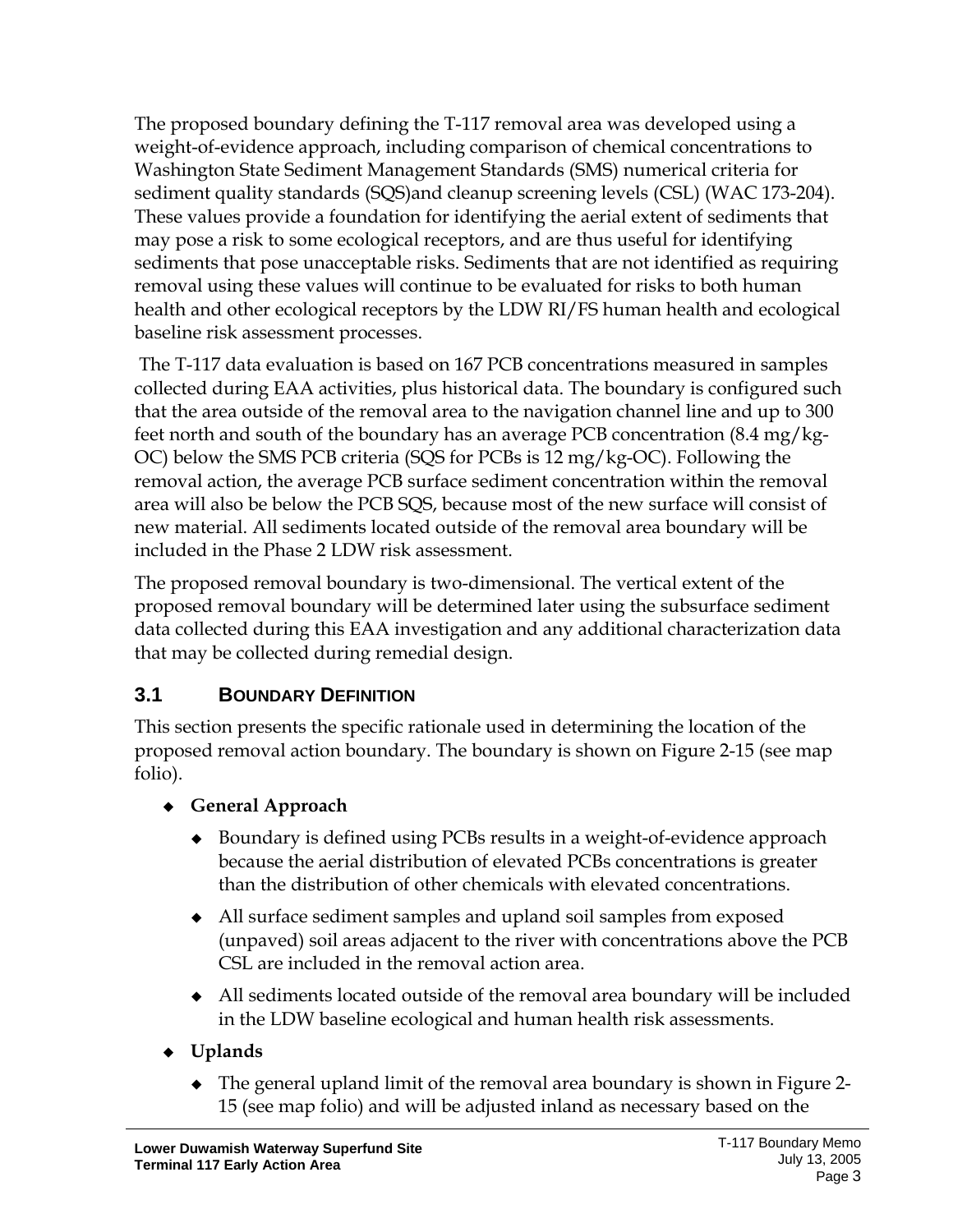results of the June 2005 supplemental upland subsurface soil sampling (Windward et al. 2005c). Soil removal adjacent to the 1999 PCB soil removal area will be limited by the location of the clean 1999 quarry-spall backfill, which corresponds to the present edge of pavement. The Port and the City will continue consultation with EPA and Ecology, during the design phase, regarding specific localized areas for additional high PCB soil removal. This removal may include soil beneath the existing asphalt cap where appropriate and necessary.

- $\triangle$  PCBs above TSCA(50 mg/kg dw) criteria requiring disposal in a hazardous substance landfill will be removed.
- Catch basin 5 and surrounding soils will be removed and replaced with a structure better suited for retaining sediment and undergo periodic cleaning.
- The ditch along the southern property boundary of T-117 is included within the boundary. The delineation of the vertical extent of the ditch included in the boundary is presented in Figure 2-15 (see map folio).
- **Intertidal/In-water** 
	- The historical and recent sediment sampling data shows a spatial trend of PCB concentrations that decrease from the bank out towards the navigation channel (Figure 2-15, see map folio), with all sediment samples with PCB concentrations above the PCB CSL (65 mg/kg-OC) found within 100 feet of the top of the bank.
	- The aquatic portion of the removal action boundary is based on the observed spatial trend of the PCB data, with the boundary generally paralleling the shoreline. PCB concentrations are higher near the shoreline and in the bank and gradually decrease moving away from the shoreline.
	- Over seventy-five percent of the PCB surface (0-10 cm) sediment concentrations between the outer boundary of the removal area and the navigation channel (19 of 25 samples) are less than the PCB SQS (12 mg/kg OC).
	- Of the six surface sediment samples that are located between the outer boundary of the removal area and the navigation channel that exceed the PCBs SQS, all are less than twice the PCB SQS  $(2 \times 12 = 24 \text{ mg/kg OC})$  and well below the PCBs CSL (65 mg/kg OC).
	- The average PCBs surface sediment concentration for stations located between the outer boundary of the removal area and the navigation channel is 8.4 mg/kg OC, which is well below the PCBs SQS.
	- The boundary adjacent to the South Park Marina was defined such that sediments that will be dredged by the marina for a navigation project can be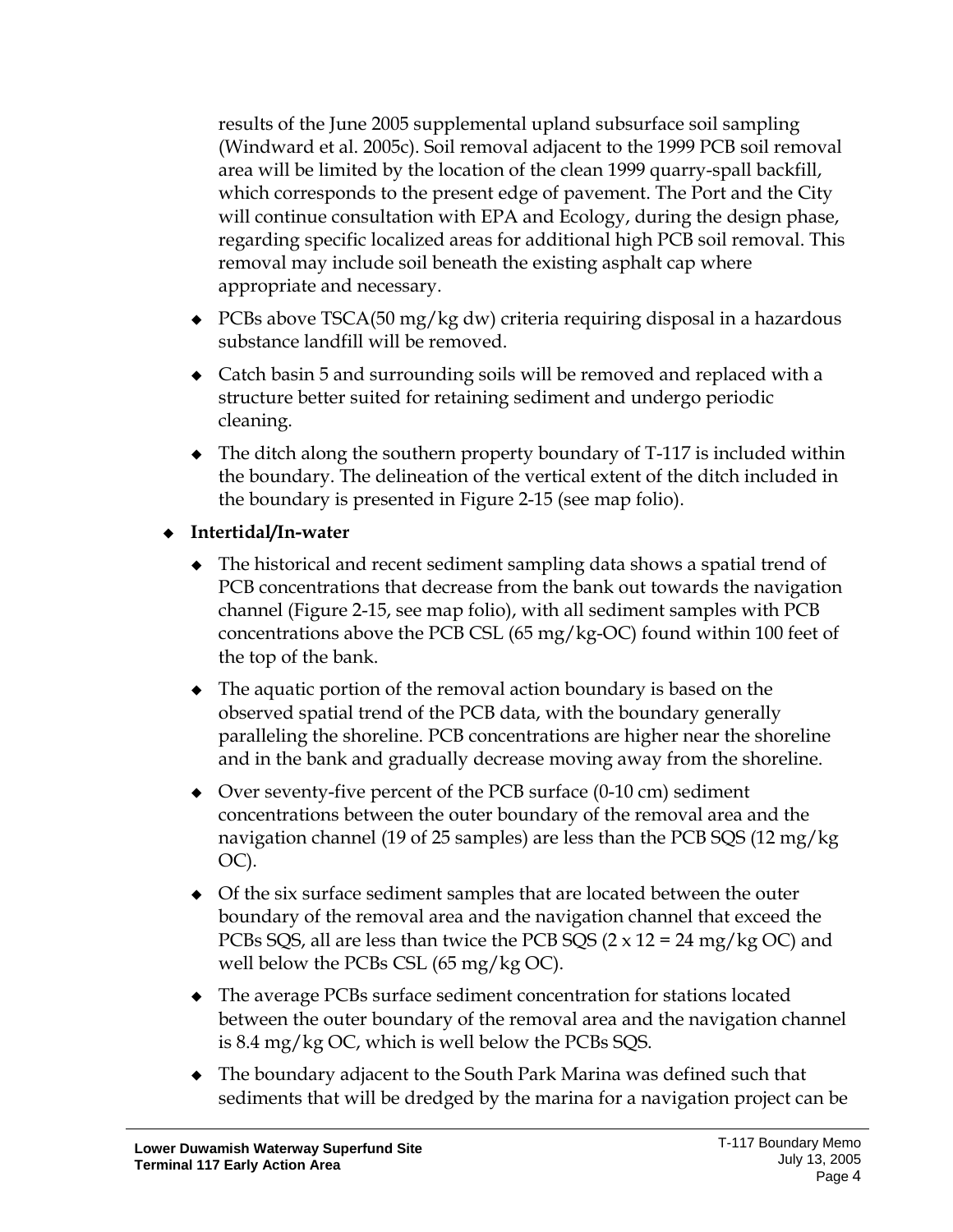disposed of at the Elliott Bay Open Water Disposal (PSDDA) site. The removal action boundary includes marina sediments that do not pass PSDDA guidelines for open water disposal of PCBs.

 The spatial distribution of elevated PCBs concentrations is such that the boundary at the north and south ends of the site can be drawn along the property lines, which greatly facilitates cleanup. In the intertidal/subtidal area, the boundary is shifted about 15 feet north of the property line at the north end and about 15 feet south at the south end to ensure that high PCB concentrations are removed. The northern and southern boundaries were placed to maximize inclusion of elevated PCBs in the removal area. The southern extent of PCB concentrations are shown on Figure A-1 (see map folio).

#### <span id="page-7-0"></span>**3.2 PRELIMINARY ANALYSIS OF RECONTAMINATION**

Potential pathways for sediment contamination from upland sources were initially identified for the T-117 project area in the Summary of Existing Information and Data Needs Analysis (Windward et al. 2003a) and included:

- Stormwater drain sediment (catch basins and drainage ditch)
- Groundwater discharges, including shoreline seeps
- Direct erosion of contaminated shoreline bank materials.

Potential solids loading to the sediment from stormwater discharge and erosion of contaminated shoreline and ditch materials appears to be the most significant potential upland source. Contaminated solids in the stormwater drainage system appear to be historical and have been mostly removed. Although this action has significantly reduced storm drain solids as a potential source of future sediment recontamination, this will need to be verified by additional sampling of reaccumulated solids. Any solids remaining in the interconnecting drain and outfall lines will also need to be removed during the removal action. These lines are not shown inside the boundary on Figure 2-15 (see map folio), but they will be cleaned as needed during the removal.

Erodible materials in the shoreline bank and ditch represent the most significant ongoing potential source and are therefore included in the proposed removal action boundary. Following the early action they will no longer pose a risk of recontamination to the sediment since they will be either removed or physically isolated from the LDW. Groundwater and shoreline seeps do not appear to be transport pathways for contaminants of concern in the sediment. Each pathway is discussed further in section 2.7 of the EE/CA.